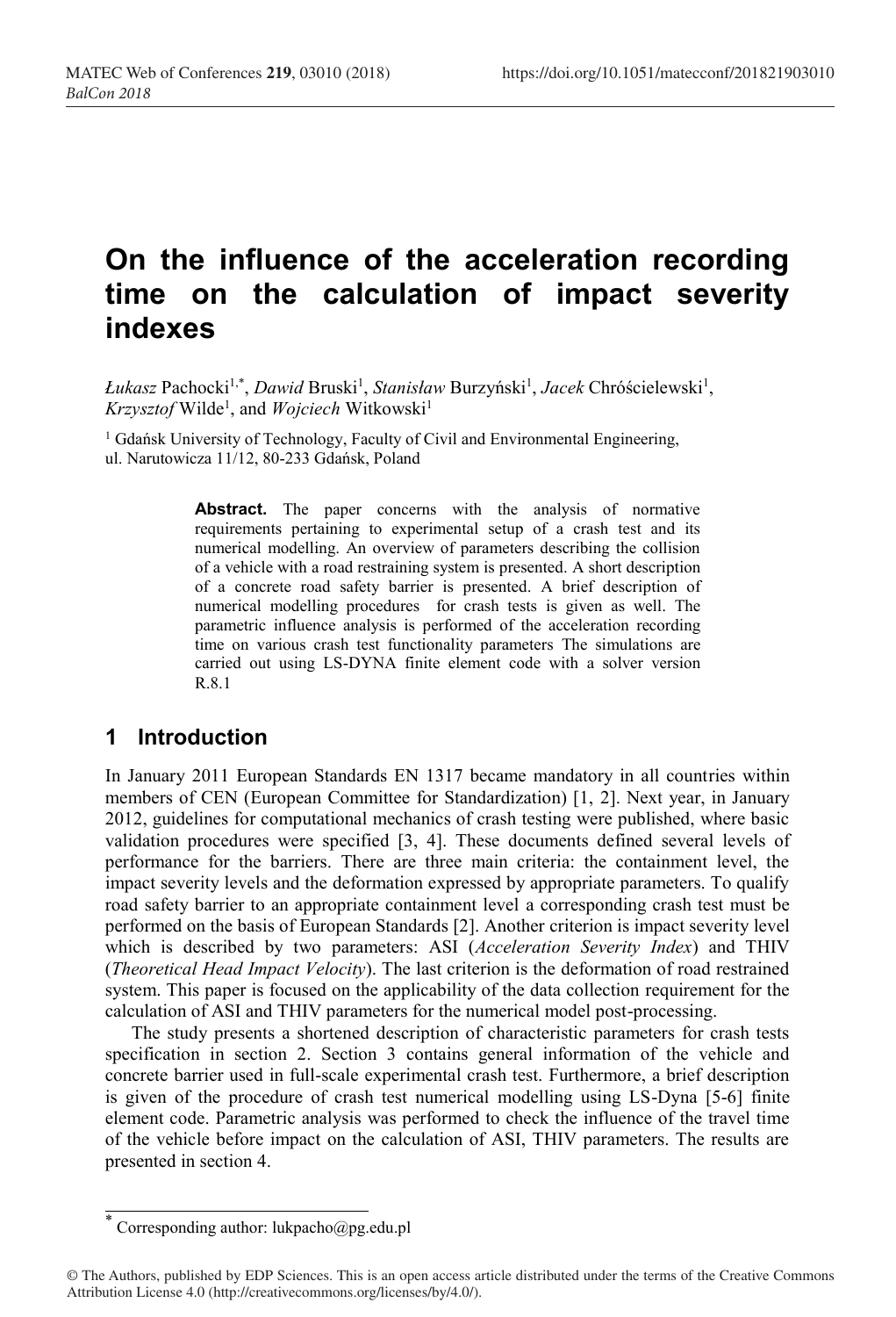# **2 Characteristic parameters for the crash tests specification**

#### **2.1 Acceleration Severity Index (ASI)**

According to European Standards [1] every vehicle, used for the calculation of ASI and THIV, shall contain at least three accelerometers for measurement in three global directions and optionally an angular velocity sensor. The accelerometers shall be mounted at a single point placed in the nearby of the vehicle's centre of mass. Calculation of ASI parameter is not required for Heavy Goods Vehicles (HGV) or buses, although, during full-scale crash test such data can be collected for the purpose of validation of the numerical model. The idea of ASI parameter is to bring the measure of motion severity for a person inside the vehicle during collision with road restrained system. Acceleration components are filtered with four-pole phase less Butterworth low-pass digital filter, detecting a cut-off frequency of 13 Hz. The ASI parameter is assumed as a single, maximum measure of the data collected during collision, according to the formula  $ASI = \max[ASI(t)]$ .

#### **2.2 Theoretical Head Impact Velocity (THIV)**

Another functional parameter calculated in crash test description is the Theoretical Head Impact Velocity (THIV). The concept of this parameter was to assess the possible amount of damage dealt to occupant inside the vehicle during collision with road vehicle restraint systems. It is assumed that at the moment of impact both, the vehicle and occupant's theoretical head show an identical horizontal velocity. After impact, the velocity of this theoretical cabin is calculated integrating accelerations in x and y directions. The vehicle's yaw angle can be measured using angular velocity collected by an appropriate sensor. Technically (in numerical simulations), accelerometers are modelled by rigid parts collecting all the required nodal data. According to European Standards [1] the limit value for the THIV parameter for all acceptable impact severity levels is 33 km/h.

#### **2.3 Deformation**

There are couple measures for the description of the road safety barrier deformation. They vary depending on a type of the vehicle. The first functional parameter is working width. It describes the maximum lateral distance between undeformed guideway and maximum dynamic position of any part of the barrier which was not detached during collision. If a vehicle deforms around barrier and it is not possible to interpret the working width correctly it is allowed to take the maximum lateral position of any part of the vehicle as an alternative. Another parameter is dynamic deflection which shows the maximum lateral dynamic displacement of any point of the traffic face (guideway) of the road restraint system. The last parameter is used only for certain types of vehicles i.e. HGVs and buses. This parameter is the vehicle intrusion. It shows maximum dynamic, lateral position of the vehicle from the undeformed traffic side. Besides those parameters, the general view of the permanent deformation should be shown.

In the upcoming part of the paper working width and dynamic deflection will be referred to as the performance parameters.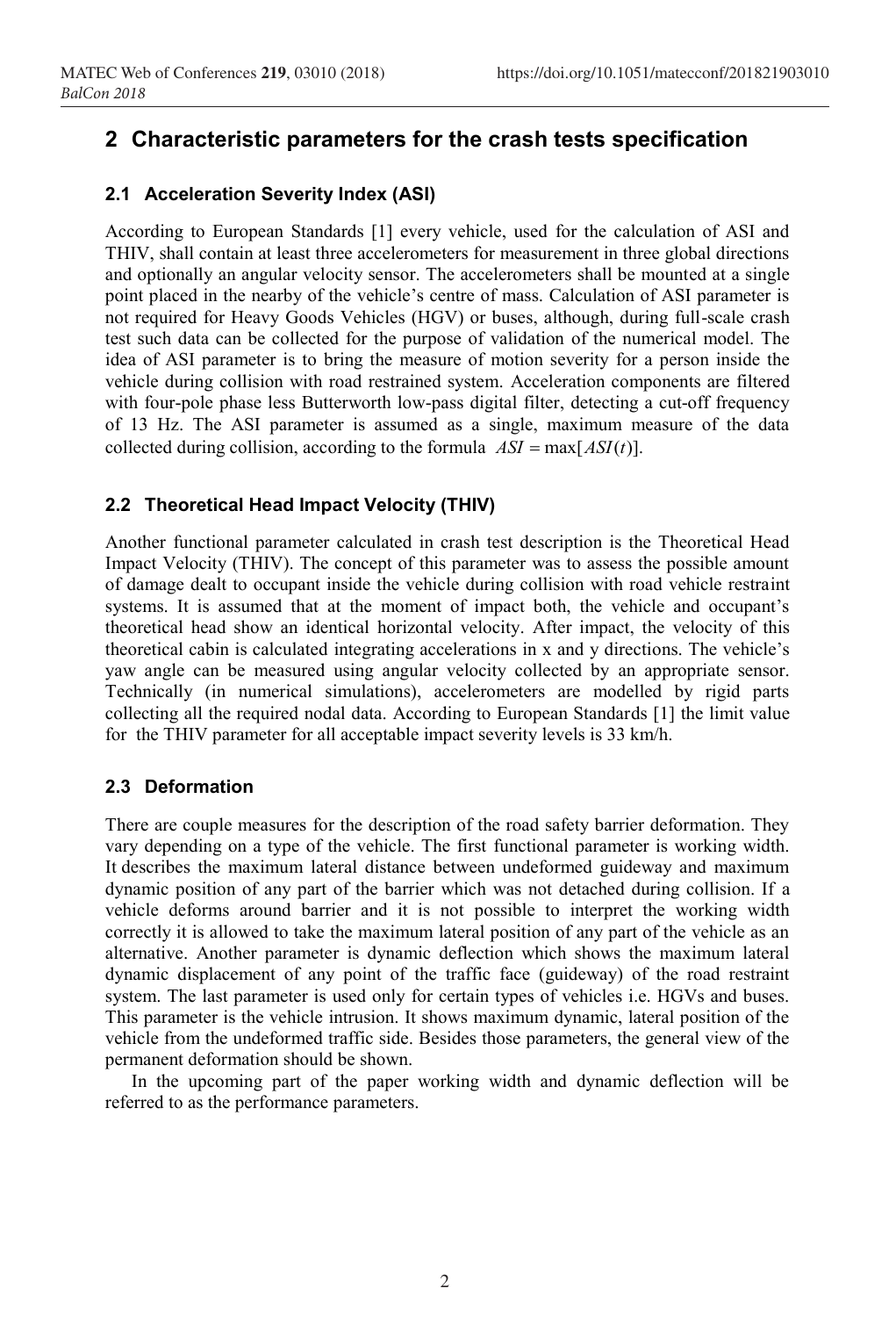# **3 Description of the concrete road safety barrier**

#### **3.1 Geometry and specification**

Road safety barriers are used to re-direct vehicles deviating from the road or to prevent dangerous breakthrough events. In the places where significant damage cannot be allowed road restrained systems with higher containment levels are used. As an example high containment level concrete barrier protecting bridge column is presented in fig. 1. Concrete barriers were developed to produce stiff response of the road restrained system i.e., energy dissipation with relatively small transverse displacement. The main concept is to convert energy of the impact into frictional sliding energy due to high friction coefficient between the barrier and the basis. The analysed barrier is composed of single elements, called segments. It weighs 4 tonnes and is 8 m long. The segments are connected using coupling elements which work as an interlock construction. Ultimately, the barrier works as a single chain, restraining vehicles during collision. The minimal length of permanent barrier installation is 80 m. This requirement does not apply to the temporary barrier which is a subject of the work.



Fig. 1. Concrete barrier protecting the bridge column (source: www.debonte.com).

#### **3.2 Brief description of finite element model**

#### *3.2.1 Vehicle model*

Numerical model of HGV consists of 32405 nodes. This model was adapted from [7] and subjected to minor modifications in order to remove some noticed numerical instabilities. Two accelerometers were placed in the model: the first in the centre of mass and second on the dashboard of the vehicle. The placement of the second accelerometer corresponds to the placement during full-scale crash test. The car's numerical model with both accelerometers is shown in fig. 2.



**Fig. 2.** Heavy Goods Vehicle numerical model. Accelerometers are marked with green and red colour.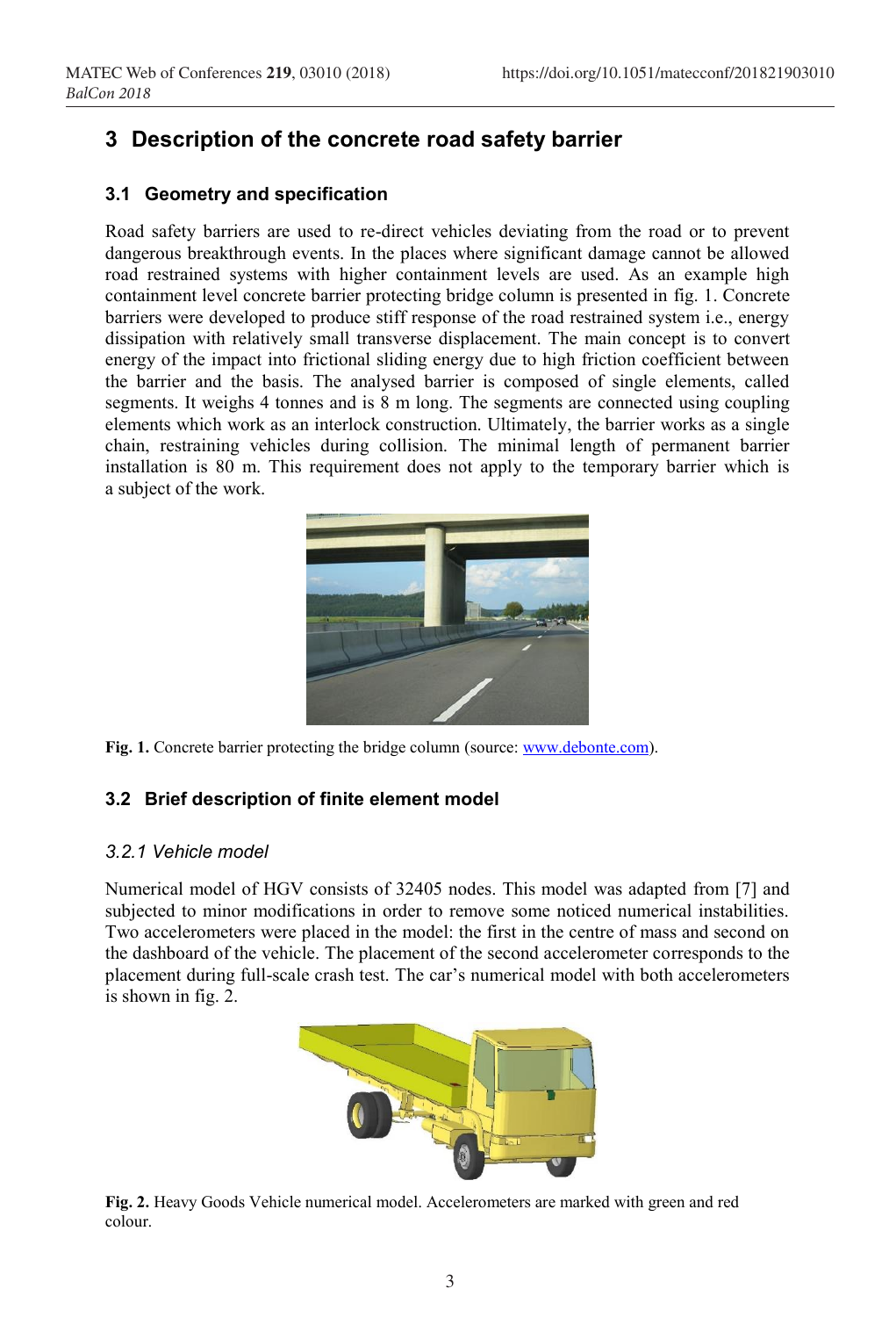#### *3.2.2 Segment of the concrete barrier model*

An important aspect of numerical model preparation was to recreate the exact reinforcement placement as it is the key in steel - concrete interaction modelling. The finite element mesh for the concrete part consists of 4-node 3d solid elements based on tetrahedron shape. Steel coupling parts were meshed using hexahedron solid elements. Both solid element types show constant stress across the closed volume with one point integration rule. Steel reinforcing bars were modelled using Hughes-Liu beam elements with integration over cross section. The reinforcement used in barrier segment has diameter of 10 and 20 mm while the stirrups have diameter of 8 mm. Interaction between reinforcement and concrete was modelled by constraining beam elements in solid structure [5, 6]. The method used in modelling does not require reinforcement nodes to coincide with concrete mesh. In order to describe the complex behaviour of the concrete finite element mesh with high density is needed and additionally advanced material law should be used e.g. [8, 9]. Therefore, calculation time for concrete barriers is longer when compared to the steel barrier. However, the material law used in this research includes a feature, that reduces the mesh size sensitivity, [8, 9] based on the calculated fracture energy. Additional simulations were carried out to investigate the influence of the mesh size on the stress distribution. Thus, based on these results and in order to reduce the calculation time two different finite element mesh densities were applied. A more detailed mesh consists of 46004 nodes and 210074 finite solid elements. It is used in a region of a direct impact. More coarse mesh was constructed from 9099 nodes and 22027 tetrahedron solid elements and was used in remaining segments. Mesh details of the quarter of the segment can be found in fig. 3.



**Fig. 3.** Finite element mesh details for the quarter of the concrete barrier segment (segment 3 on the left and remaining segments on the right, see fig. 6).

#### *3.2.3 Crash test assembly*

Concrete road safety system consists of six segments. Segments are anchored to each other using coupling parts. There is a 5 mm gap between concrete segment faces. The segments are placed freely on the ground shell surface. Coulomb friction was specified using penalty based LS-DYNA's contact impact algorithm [5, 6]. Full length of the road restraining system is 46 m and the total weight is 24 tonnes. A vehicle weight of approx. 10 tonnes is placed at a varying distance from the fixed impact point. The angle between the velocity vector and the barrier axis is 8 degrees. Two views of the simulation model are shown on fig. 4. A detailed friction modelling was performed as it is a key factor for interaction between various types of materials.

Crash test simulation, described in the paper is based on full-scale crash test experiment made in Research Institute for Protective Systems (Inowrocław, Poland). It was performed as the part of the national programme aimed at the improvement of the safety of the roads in Poland [10]. Numerical simulations were carried out using finite element code with explicit time integration. This method is widely used in modelling vehicle collision against various types of road restrained systems [11-14]. Validation procedures have been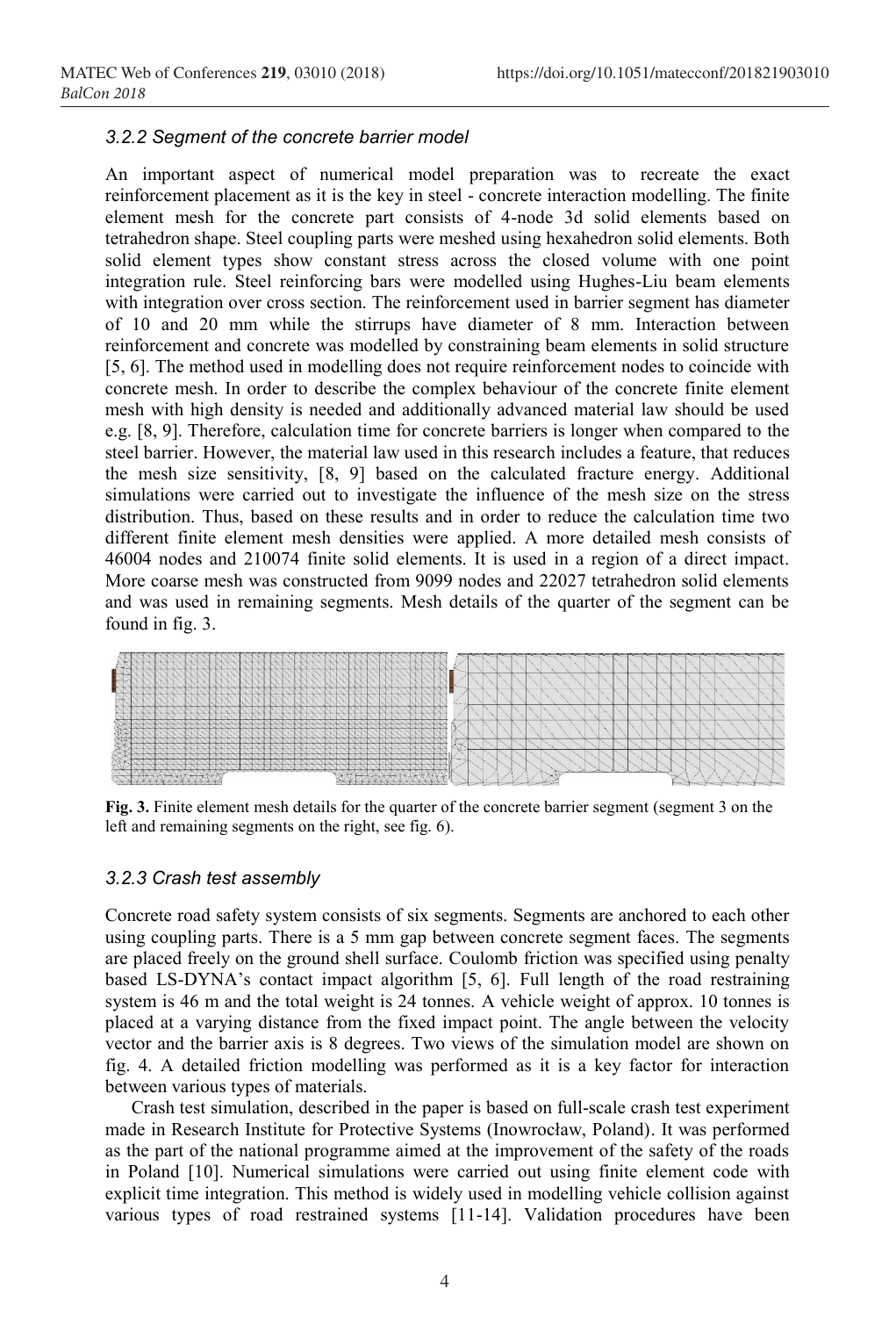described in European Standards [3,4], their direct use can be found in [15,16]. Validation of the concrete road safety barrier was performed showing that the obtained numerical response is correct. Therefore, the parametric analysis was conducted.



**Fig. 4.** Different views of the research ground with the vehicle and the barrier

# **4 Parametric analysis**

#### **4.1 Description of the analysis**

Parametric analysis was carried out to assess the influence of the offset distance of the vehicle from the barrier on calculating impact severity indexes for numerical simulations. The general idea of the study was to confront normative requirements [1-2] for the fullscale crash tests with results obtained from numerical simulation. According to standard [1-2] to capture the information required in full-scale crash tests reports the duration time of the analysis should be at least approx. 2 seconds. The calculation time using 9 cores of the typical personal computer would take approx. 72 hours, doubling the number of cores to 18 yields a drop in calculation time to 48 hours. Taking into account the computation of concrete barrier 88 meters long the problem of available resources is significantly increasing. In order to decrease computation time it is necessary to exclude some elements of the model that may be assumed negligible. In [1] it is said that: *"Since the data will be filtered by recursive (Butterworth) filters, more data should be collected than is specifically required by the analysis. A recursive filter always produces "starting transients" at the beginning and end of the data, and requires time to "settle down". An additional 500 ms of data shall be collected at the beginning and end of the data; this extra data can then be discarded after filtering"* [1, pp.13]*.* According to this requirement crash test simulation should last additional second. Application of this requirement has adverse effect on the computation time. Therefore, it was found that the influence of the additional data collection time on computing impact severity indexes is worth investigating.

It was noticed that after setting initial velocity of the vehicle to the prescribed value, after some time, there is a drop of the initial velocity. Despite that there is no friction caused by air there are still energy dissipation due mutual interaction among parts of the model. Basing on the results obtained from simulations it was assumed that the impact of this factor is negligible. The variation of velocity when the actual impact occurs is less than 1 km/h. All the data can be seen in fig. 5. The graph presents curves for five different acceleration recording times before impact. Values at the intersection with the ordinate axis indicates velocities at the moment of impact. The curves were calculated with the accelerometer mounted in the middle of the vehicle's dashboard. All the data shown in fig. 5 was filtered with the Butterworth filter with the cut-off frequency 20 Hz build in Ls-PrePost software.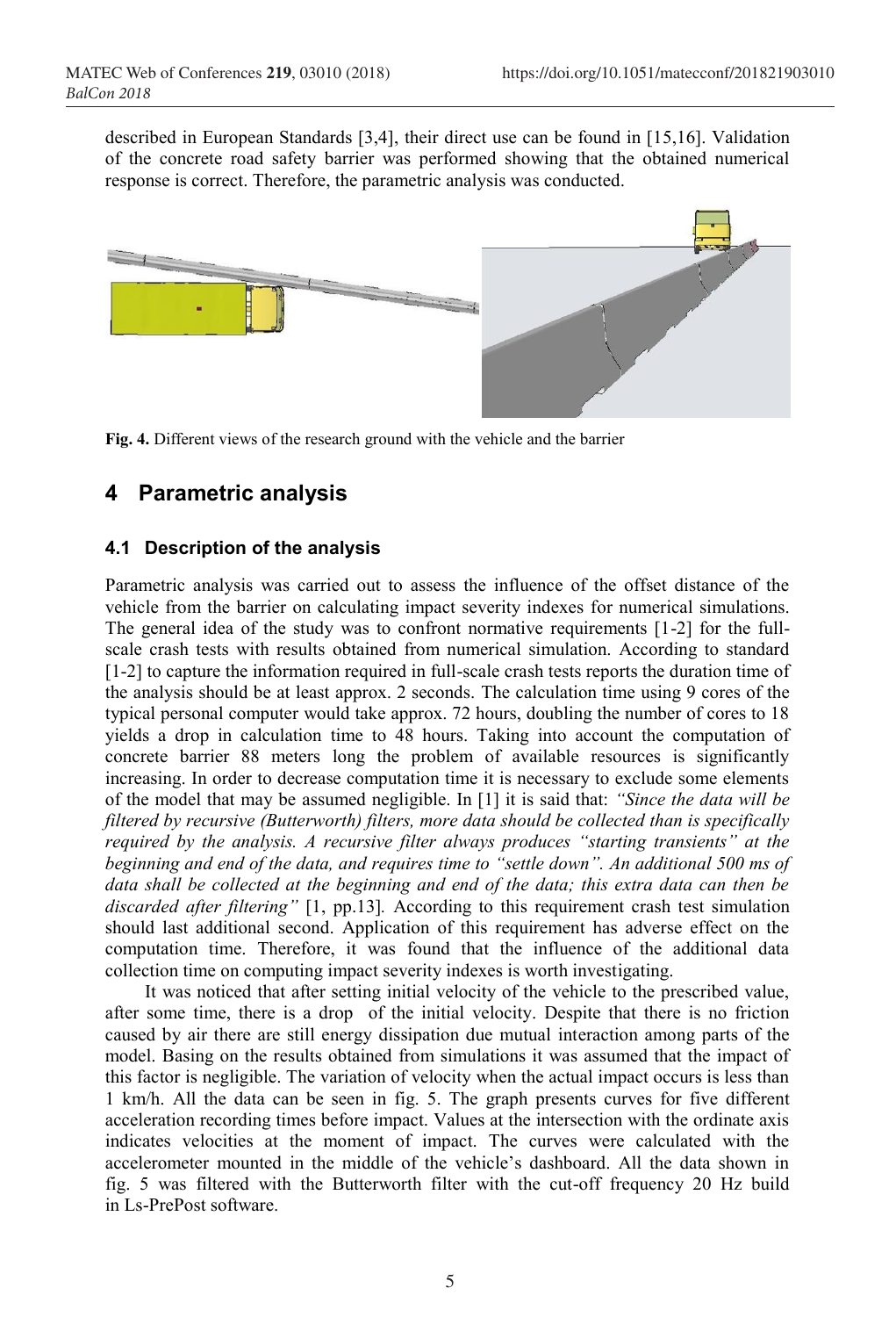

**Fig. 5.** Velocity in a function of time for different offset distances of the vehicle.

#### **4.2 Results**

The results were obtained for five different models. The only difference in the model input was the variable recording time of the acceleration data. The differences between crash tests results were found. They are probably due to complexity of the numerical modelling of the crash tests events. The explicit time integration method was used for time integration. It is known that this method causes errors to accumulate during the numerical integration in the time domain. Other deviations may occur due to the placement of the vehicle's centre of mass. This factor causes the wheels of the vehicle to turn over time. All the mentioned factors also contribute in the process of using the contact algorithm which may cause another differences in acquired results.

All of the five simulations show similar course, the differences are relatively small. Performance parameter values for concrete road safety barrier have been summed up in table 1. Depending on the offset distance the values slightly vary. Differences of the ASI and THIV parameters are more likely to be observed than in the working width (W). The difference probably is due to their calculation methods. ASI and THIV parameters are calculated directly from the data acquired from accelerometer. During simulation a whole vehicle vibrates, oscillates and this may lead to slight differences. On the other hand, working width is a resultant from all the model parts interaction, combined together. ASI parameter in most cases is equal to 0.4. Only the first case shows the ASI equal to 0.5. This difference may be caused by difference in the actual impact velocities. THIV was calculated, inter alia, from the angular velocity of the accelerometer. The higher values of the THIV (13-14 km/h) were observed when the wheels were turned left. Two cases, with the THIV parameter equal to the 12 km/h, had the wheels that remained straight.

The deformation of the system vary as much as  $+/-$  4 cm. These variations may be attributed to the differences in used processors, approximations during time integration loop and others. All the information about the methods used in modelling and their limitations are contained in a book about theory used in LS-DYNA software [5]. Convention of the segments numbering for the concrete barrier H2/W5/B numerical model is shown in fig. 6. In the table 2 there is a summary of the static working width measures. The dynamic deflection values can be obtained by subtracting the width of the barrier from the static deformation values of certain positions. Fig. 7 presents the graph with static deformation's envelop on it. As it can be seen the maximum variation of the deformation is equal to 4 cm. Comparing this value to the length of the segment or it's width the ratio is equal to 1% and 7 % respectively.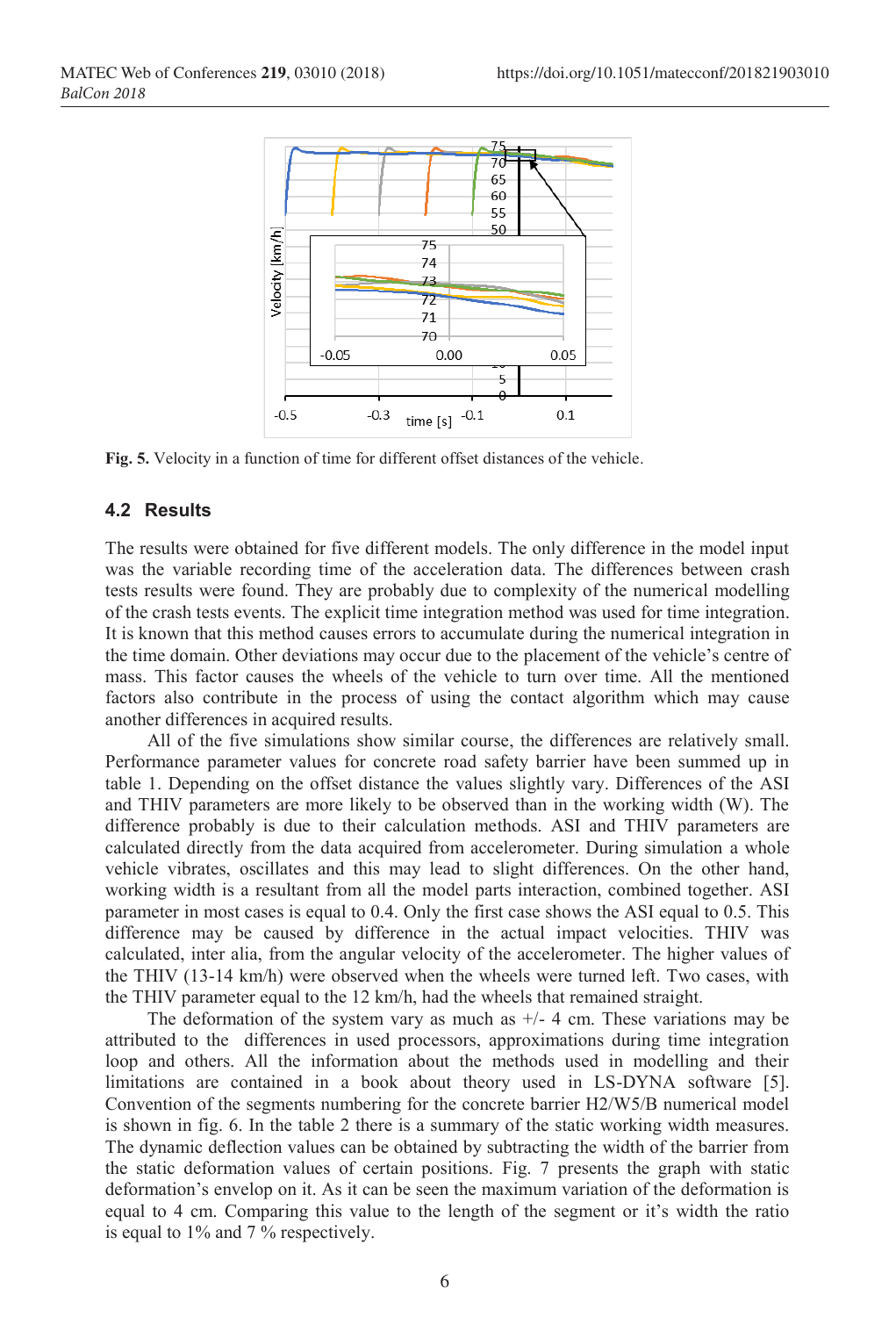

**Fig. 6** Convention of the segments numbering

|  |  |  | Table 1. Summary of functionality parameter values. |
|--|--|--|-----------------------------------------------------|
|--|--|--|-----------------------------------------------------|

| Collection time for<br>additional data [s] | $ASI$ [-] | <b>THIV</b><br>[km/h] | W[m]      |
|--------------------------------------------|-----------|-----------------------|-----------|
| 0.1                                        | 0.45(0.5) | 13.7(14)              | 0.91(0.9) |
| 0.2                                        | 0.40(0.4) | 12.0(12)              | 0.93(0.9) |
| 0.3                                        | 0.44(0.4) | 13.1(13)              | 0.93(0.9) |
| 0.4                                        | 0.4(0.4)  | 13.5(14)              | 0.89(0.9) |
| 0.5                                        | 0.38(0.4) | 11.9(12)              | 0.92(0.9) |

| <b>Table 2.</b> Static deformation for different collection times. |  |  |  |  |
|--------------------------------------------------------------------|--|--|--|--|
|--------------------------------------------------------------------|--|--|--|--|

| Collection time for<br>additional data [s] | $\overline{0}$ .        | 0.2 | 0.3 | 0.4 | 0.5                   |                                       |
|--------------------------------------------|-------------------------|-----|-----|-----|-----------------------|---------------------------------------|
| Connection nr/Element<br>Ħ                 | Static deformation [cm] |     |     |     | Difference $+/-$ [cm] |                                       |
| $\boldsymbol{0}$                           | 43                      | 42  | 42  | 44  | 43                    | $\overline{\mathbf{c}}$               |
| 1E                                         | 56                      | 55  | 54  | 54  | 55                    |                                       |
| $\mathbf{1}$                               | 68                      | 67  | 66  | 64  | 67                    | $\begin{array}{c} 2 \\ 4 \end{array}$ |
| $\overline{c}$                             | 68                      | 67  | 66  | 64  | 67                    | $\frac{4}{4}$                         |
| 2E                                         | 79                      | 80  | 79  | 76  | 79                    |                                       |
| $\overline{\mathbf{3}}$                    | 90                      | 92  | 93  | 89  | 91                    | $\overline{a}$                        |
| $\overline{4}$                             | 90                      | 93  | 93  | 89  | 91                    | $\overline{4}$                        |
| 3E                                         | 88                      | 91  | 91  | 89  | 88                    | $\frac{3}{3}$                         |
| 5                                          | 83                      | 86  | 86  | 85  | 83                    |                                       |
| 6                                          | 83                      | 86  | 86  | 85  | 83                    |                                       |
| 4E                                         | 69                      | 71  | 73  | 71  | 70                    |                                       |
| $\overline{\mathcal{I}}$                   | 56                      | 57  | 59  | 57  | 58                    |                                       |
| 8                                          | 56                      | 57  | 59  | 57  | 58                    |                                       |
| 5E                                         | 56                      | 55  | 55  | 56  | 56                    |                                       |
| 9                                          | 55                      | 53  | 51  | 55  | 54                    | 3433144                               |
| 10                                         | 55                      | 53  | 51  | 55  | 54                    |                                       |
| 6E                                         | 56                      | 56  | 56  | 56  | 56                    | $\overline{0}$                        |
| 11                                         | 57                      | 59  | 61  | 57  | 58                    | $\overline{4}$                        |



**Fig. 7.** Static deformation's envelope for different data collection times.